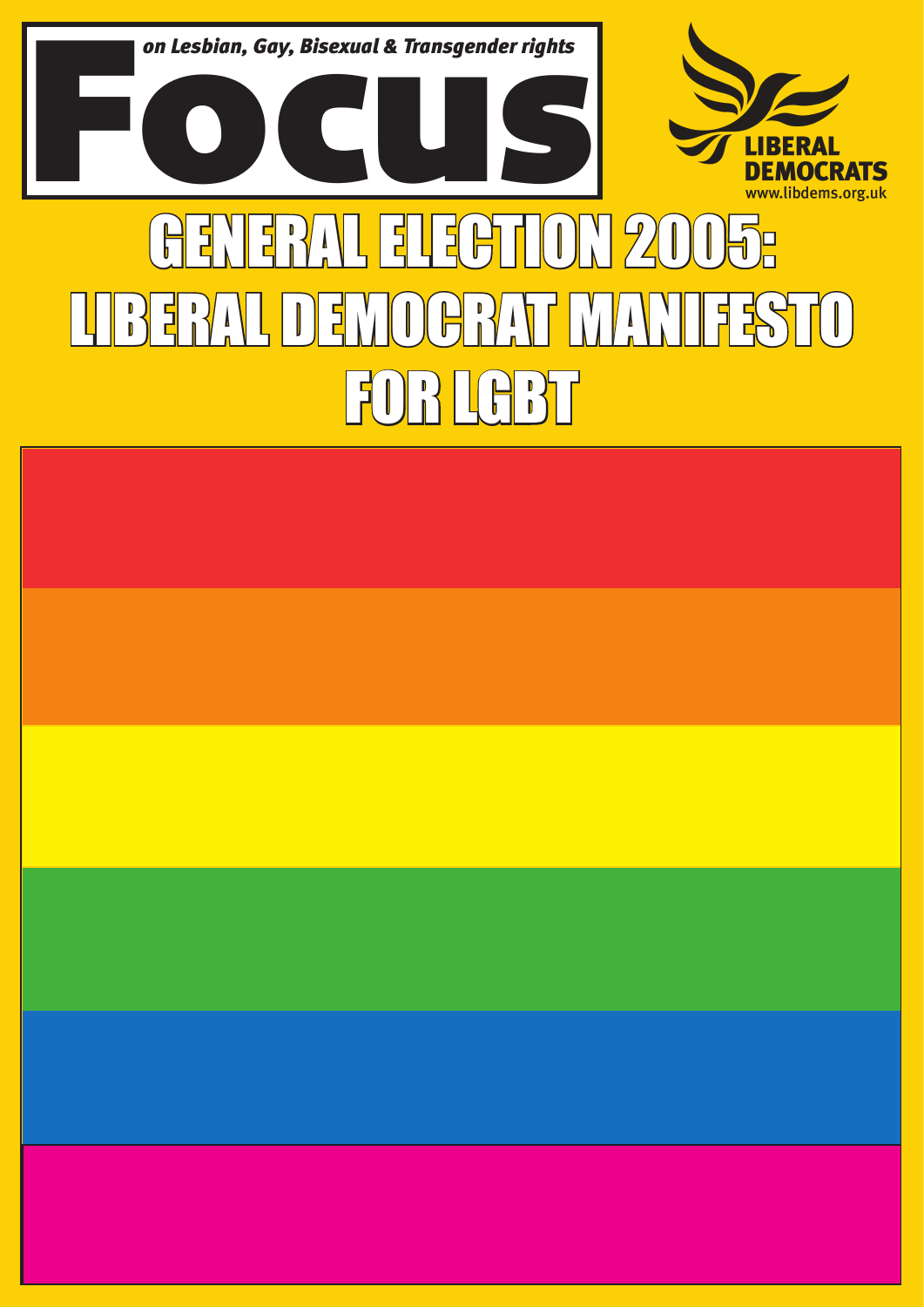*Charles Kennedy MP Liberal Democrats 4 Cowley Street London SW1P 3NB* **020 7222 7999** *www.libdems.org.uk*

At the core of Liberal Democrat philosophy is our belief that a diverse Britain, is a richer Britain.<br>We would like to see a fair, free and open society that nurtures individuality, is a richer Britain.<br>one shackled by con We would like to see a fair, free and open society that a diverse Britain, is a richer Britain.<br>One shackled by conformity, ignorance or intolerance.<br>This means that we believe strongly in su to reation the individuality a

This means that we believe strongly in an individual's right to live their lives as they see fit, without discrimination, with personal privacy, with equal rights in front of the law and the opportunities to make the best of their talents. The qual right to live their lives as they see fit,<br>identity in the same way it does to their talents. This applies to a person's sexuality and the<br>The Liberal Democrats hav

The Liberal Democrats have been consistent in our application of these principles and are

proud of our track record on issues relating to lesbian, gay, bisexual and transgender rights. This Labour government has often appeared unwilling to sanction change and it has only acted because of European Court judgements or EU initiatives on things like the equal age of consent, equality in the armed forces, employment discrimination and transgender rights. It was the Liberal Democrats who were at the forefront of all these campaigns before they were

Fashionable, and led the Parliamentary fight to scrap Section 28 and introduce civil partnerships. These battles have been fought and won. But there is much still to do. With a Labour Government that has too often chased the populist agenda and has not shown sufficient respect<br>for fundamental civil liberties, it is imperative that the Liberal Democrats continue to puch for<br>we will do just that for fundamental civil liberties, it is imperative that the Liberal Democrats continue to push for equal rights, equal treatment before the law, and an end to discrimination. I allow the will do just that.<br>We will do just that.<br>From the protection of employees to the law, and an end to discrimination. I am determined we will do just that.

From the protection of employees, to incitement to hatred; from HIV and health education to asylum; this manifesto sets out the policies that we will pursue over the next parliament.

# *Top Liberal Democrat policies for LGBT rights*

● Strengthen the fight against discrimination with a single Equality Act. This will outlaw all unfair discrimination and harassment, including on the grounds of race, sex, religion, sexual orientation, disability, age or gender identity – this will be the biggest step taken to protect gay, lesbian, bisexual and transgender people.

● **Press public bodies to tackle inequality and discrimination** against lesbians, gay men, bisexuals and transgender citizens.

● Outlaw incitement of hatred against people on the basis of their sexuality and homophobic **exacerbation of offences.** 

● **Equal treatment for same sex and heterosexual couples in pension arrangements.** 

● End the exemption in the UK's implementation of the European Directive that allows religious **organisations to sack, demote or fail to hire employees** in non-proselytising posts on grounds of sexual orientation.

● Improve education on HIV – prevention is better than cure. Over the life time of a Parliament we would refocus the spending and priorities of the health service on health education and screening.

● **Repeal provisions in the Human Fertilisation and Embryology Act which discriminate against lesbian couples.**

**O** Introduce a rates relief for small businesses – boosting the pink economy which is based **typically on the small business sector.**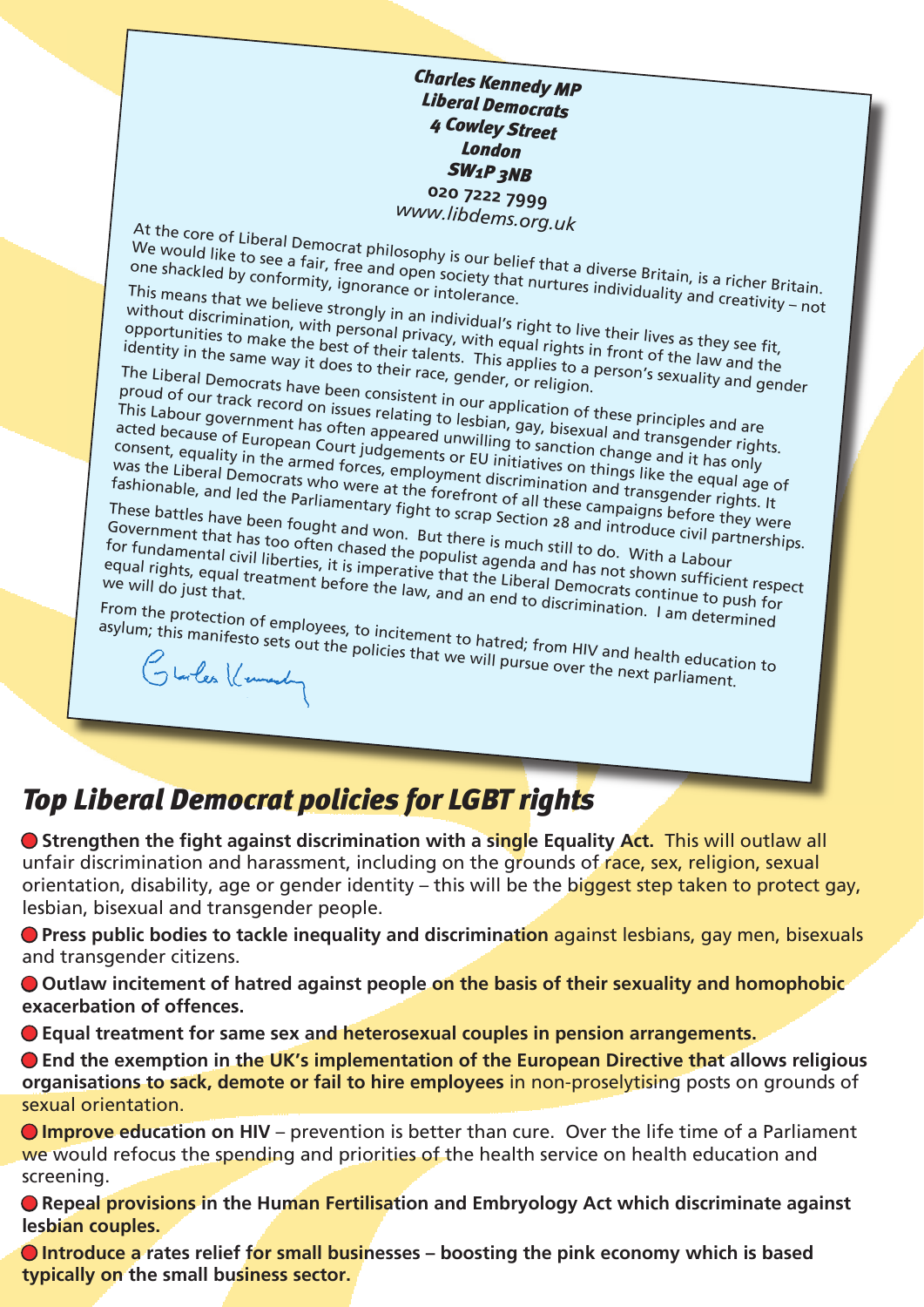## *Equality and freedom from discrimination*

Britain is one of the most centralised countries in the western world. A government with a majority can take away whatever powers from citizens it wants to. Parliament exercises too little power over government and too often backbenchers are slavishly loyal – not to their principles or their constituents – but to Government business managers, ministers and whips. The result of this has been a nation that has power highly centralised in the hands of a few ministers who are able to ride roughshod over the rights of citizens of whatever background. Too often, governments as well as individuals and communities have discriminated against people on the grounds of sexual orientation. And there were no powers available to citizens to prevent this.

### *An Equality Act*

Liberal Democrats will pass an Equality Act which will tackle all forms of discrimination including on the grounds of sexual orientation. Public bodies will have a positive duty to tackle inequality and discrimination against lesbians, gay men, bisexuals and transgender people, in the same way as they are required to promote race equality and tackle race discrimination. The Act would not just apply to the public sector. It will end discrimination in the provision of goods and services. For example, currently hotels can refuse to take a booking from a same sex couple. Under our Equality Act, everyone will be treated equally. The current Labour Government blocked the Lib Dem Peer Anthony Lester's attempt to introduce this Act in the last Parliament.

### *An Equality and Human Rights Commission*

Liberal Democrats will bring together as the Equality and Human Rights Commission the various bodies involved in upholding and promoting the rights of different groups within society. This will have, amongst other responsibilities, a role in advising both the public and private sector on equality issues as well as being the guardian of equal rights.

#### *Incitement to homophobic hatred and homophobic aggravation of offences*

We will make incitement of homophobic hatred an offence on the same basis as inciting racial hatred. We will ensure that offences for which penalties are more severe when racially or religiously aggravated are also penalised when aggravated by homophobia. We will end the use of homophobia as a defence or mitigation in court for criminal activity. We will ensure police hate crime investigation units coordinate information and action against racist, homophobic and other hate crimes.

## *Homophobic bullying in schools*

Many young people growing up (or just thought to be) gay or lesbian in schools and colleges suffer verbal abuse, damage to schoolwork and clothing, physical attack and injury. Some attempt suicide. This has been contributed to by Section 28, which Lib Dems alone opposed in 1988 and which took the Labour Party six years in office to repeal. All parents have a right to feel confident that their child will be safe at school. School staff already receive training on how to deal with bullying. We will ensure this also covers dealing confidently with homophobic bullying and issues that arise in school around sexuality. We will support freephone helplines where those targeted can report bullying and get help and advice. All young people benefit from a school culture where difference is respected. We will require that all schools have a written policy on tackling homophobic hate crime and that tolerance on sexual orientation is specifically included for the first time in the quidance for religious education alongside race, religion and gender.

Our commitment to include Sex and Relationships Education in the National Curriculum will ensure that children are introduced at the appropriate age to proper information about sexual orientation before myths and bullying take hold.

## *The Police and Armed Services*

Great progress has been made throughout police forces in Britain in tackling homophobic practices. Police authorities have taken on a much more progressive and tolerant approach to gay and lesbian employees. This is a positive model we believe should be extended elsewhere.

It should not have taken defeat in the European Courts to finally force Conservative and Labour Governments to remove the disgraceful ban on gay and lesbian personnel in the armed forces, many of whom had their careers and lives wrecked, and many of whom are still waiting for compensation.

Currently there is no collection of information about discrimination in the armed services. This makes the tackling of homophobia extremely difficult. A Liberal Democrat government will require the armed services to get to grips with the problem by setting up a system of support and information collection similar to that already existing within the police.

A Liberal Democrat government will also work with police authorities to tackle the problem of domestic violence within same sex relationships. Insufficient attention has been paid to this issue.

## *Jobs and prosperity*

The rise of the pink economy and the strength of the pink pound reflect a community that is vibrant and self confident. This is welcomed by Liberal Democrats. There are however some areas of the economy and the world of work where inequality still needs to be tackled.

#### *Ending employment exemptions*

A European Directive protects gay and lesbian people from discrimination (dismissal, demotion, non-appointment) and harassment at work and in training. The Labour Government has allowed a broad exception for religious organisations to discriminate against staff on the grounds of their sexual orientation even where there is no genuine vocational requirement for a particular sexuality. As a result, a cleaner in a church hall can be sacked for being gay, and a lesbian teacher can be sacked from a church school, even a state-funded one. Liberal Democrats will end this opt out and apply the rules to non-proselytising roles in religious organisations, whilst respecting the need for religious organisations to be able to appoint people according to their beliefs in proselytising roles such as priests..

#### *Pensions*

Liberal Democrats were the first to call for civil partnerships for same sex and unmarried opposite sex couples,